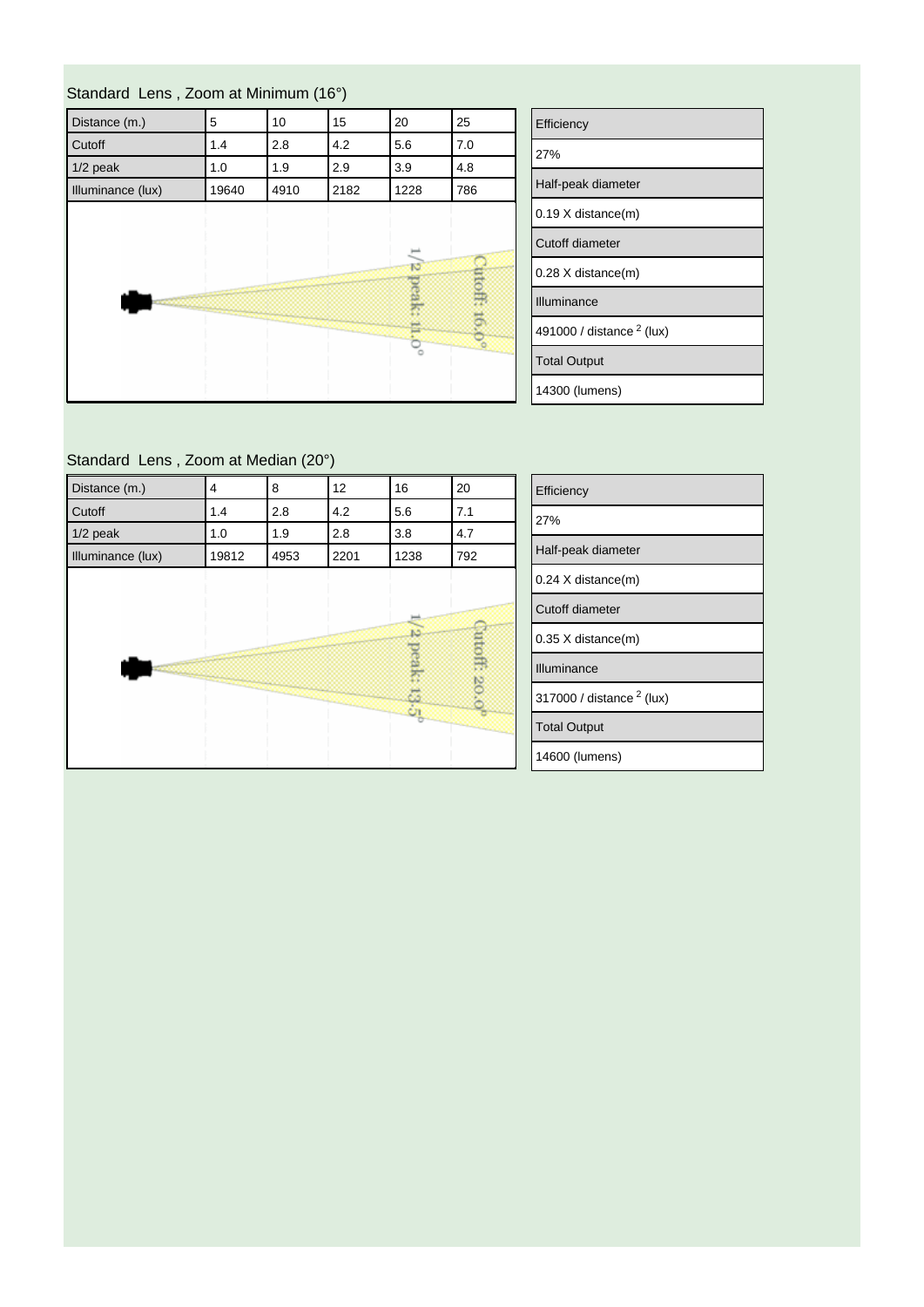| Distance (m.)     | 3     | 6    | 9    | 12            | 15                       |
|-------------------|-------|------|------|---------------|--------------------------|
| Cutoff            | 1.6   | 3.2  | 4.8  | 6.4           | 8.0                      |
| $1/2$ peak        | 1.0   | 2.0  | 3.0  | 4.0           | 5.0                      |
| Illuminance (lux) | 16556 | 4139 | 1840 | 1035          | 662                      |
|                   |       |      |      | 13<br>peak:19 | utoff. 30.0 <sup>°</sup> |

| Efficiency                  |
|-----------------------------|
| 27%                         |
| Half-peak diameter          |
| $0.33$ X distance $(m)$     |
| Cutoff diameter             |
| $0.54$ X distance(m)        |
| Illuminance                 |
| 149000 / distance $2$ (lux) |
| <b>Total Output</b>         |
| 14700 (lumens)              |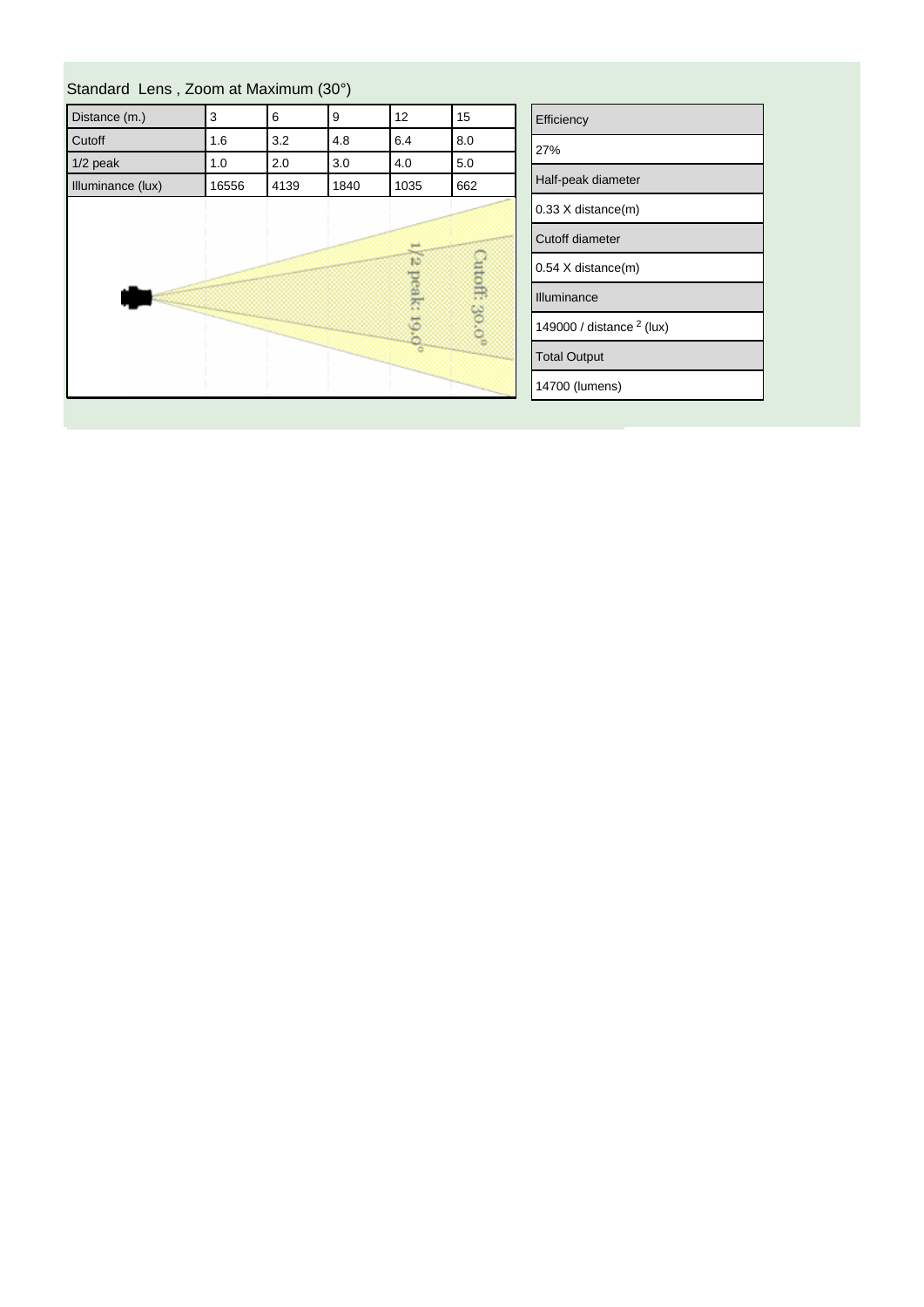### Without diffuser Standard Lens , Zoom at Minimum (16°)

| Distance (m.)     | 5     | 10   | 15   | 20       | 25          |
|-------------------|-------|------|------|----------|-------------|
| Cutoff            | 1.4   | 2.8  | 4.2  | 5.6      | 7.0         |
| $1/2$ peak        | 1.0   | 1.9  | 2.9  | 3.9      | 4.8         |
| Illuminance (lux) | 22200 | 5550 | 2467 | 1388     | 888         |
|                   |       |      |      | 10<br>್ದ | utoff:<br>Ş |

| Efficiency                           |
|--------------------------------------|
| 30%                                  |
| Half-peak diameter                   |
| $0.19$ X distance $(m)$              |
| Cutoff diameter                      |
| $0.28$ X distance $(m)$              |
| Illuminance                          |
| 555000 / distance <sup>2</sup> (lux) |
| <b>Total Output</b>                  |
| 16200 (lumens)                       |

#### Without diffuser Standard Lens , Zoom at Median (20°)

| Distance (m.)     | 4     | 8    | 12   | 16    | 20              | Efficiency          |
|-------------------|-------|------|------|-------|-----------------|---------------------|
| Cutoff            | 1.4   | 2.8  | 4.2  | 5.6   | 7.1             | 31%                 |
| $1/2$ peak        | 1.0   | 1.9  | 2.8  | 3.8   | 4.7             |                     |
| Illuminance (lux) | 22438 | 5609 | 2493 | 1402  | 898             | Half-peak diame     |
|                   |       |      |      |       |                 | 0.24 X distance(    |
|                   |       |      |      |       | Cutoff diameter |                     |
|                   |       |      |      | b5    |                 | 0.35 X distance(    |
|                   |       |      |      | peak: | ntoff           | Illuminance         |
|                   |       |      |      | 13.5  | 20.0            | 359000 / distand    |
|                   |       |      |      |       |                 | <b>Total Output</b> |
|                   |       |      |      |       |                 | 16500 (lumens)      |
|                   |       |      |      |       |                 |                     |

| Efficiency                           |
|--------------------------------------|
| 31%                                  |
| Half-peak diameter                   |
| $0.24$ X distance $(m)$              |
| Cutoff diameter                      |
| $0.35$ X distance $(m)$              |
| Illuminance                          |
| 359000 / distance <sup>2</sup> (lux) |
| <b>Total Output</b>                  |